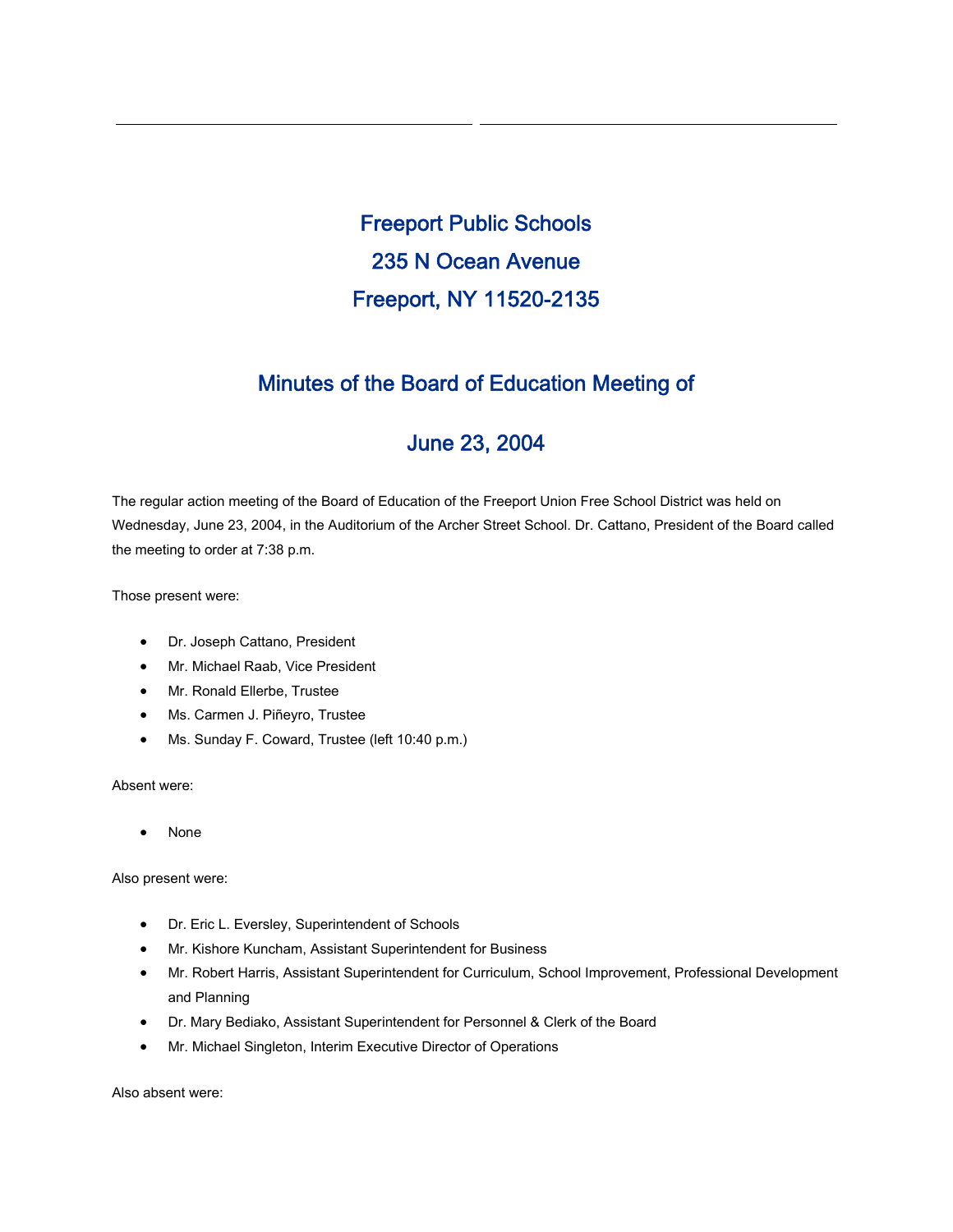- None
- The number of people in the audience at the opening of the meeting was more than 120.

### Superintendent's Report

The Superintendent of Schools, Dr. Eric Eversley, introduced Ms. Paula Lein, Principal of Archer Street School. Ms. Lein introduced a dance presentation by 3rd Grade Archer Street School students. The presentation was enjoyed by all.

Dr. Eversley then gave a brief overview on the 2004-2005 Budget and thanked the community for passing the budget.

Mr. Robert Harris, Assistant Superintendent for Curriculum, School Improvement, Professional Development and Planning introduced Ms. Nela Hawthorne and three students from DECA. The students gave a presentation about DECA and informed the Board and public that the team had placed well in the International Competition.

The Board of Education then recognized all employees who retired from the District in 2003-2004 by presenting them with plaques. Those honored were:

 Jelain Hubbard Fredric Hertzberg Raymond Johnson Mark Stine Herb Brodsky William Watson Karen Maier Rochelle Schweiger Joyce Fischer Nicholas Badame Abbie Horn Jeanmarie DiNoto Nick Agostinacchio Brenda Leotaud Sheron Habif Leon Shmorhun Lorraine Immoor Eric Styles Joseph Mayer Lillian Guttman Donald Gatta Carol Lemons Gasper Providente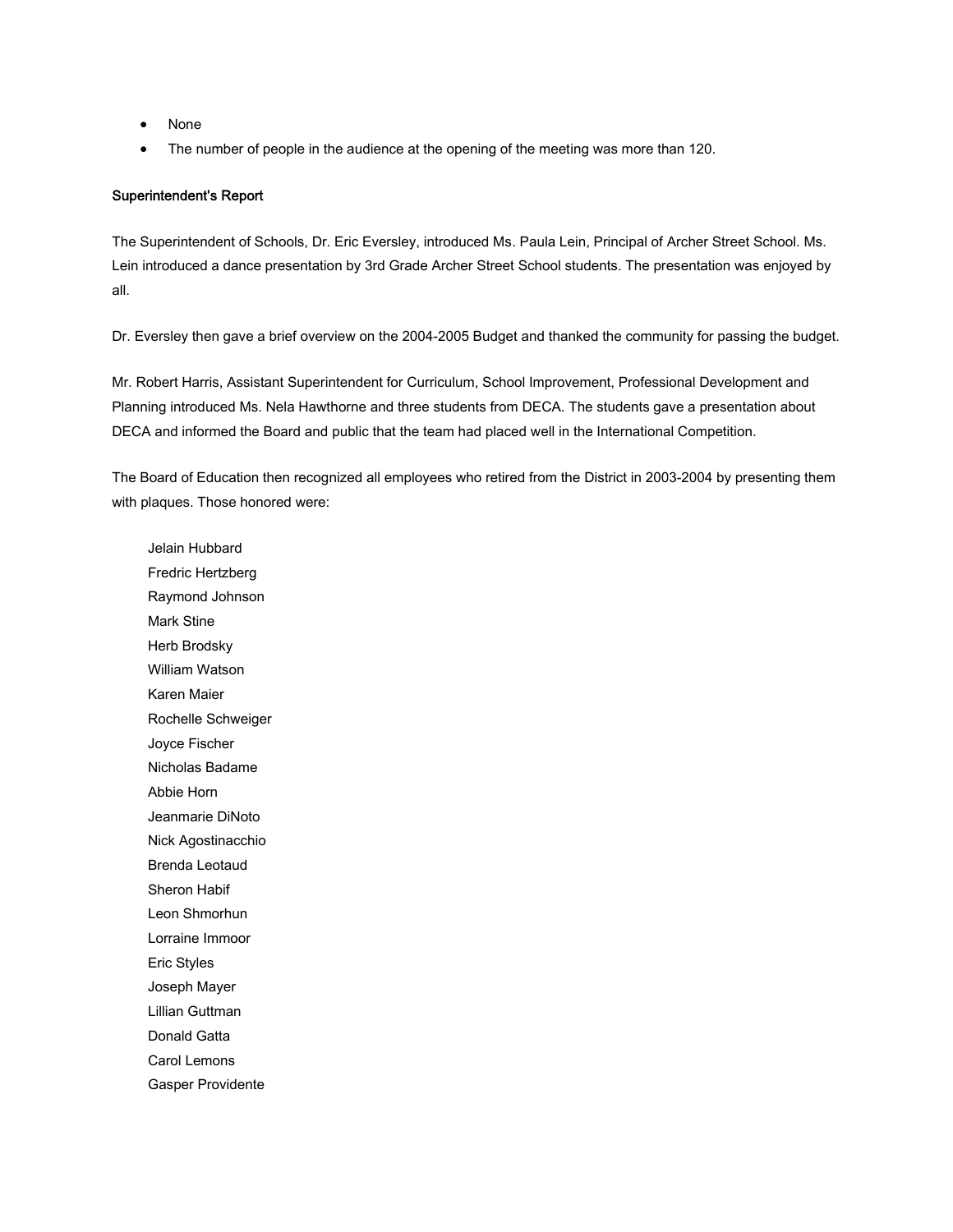John Wondrasch JoAnn Trub JoAnn Cook William King David Humphries Tommie Leonard Barbara Tomasicchio

Dr. Eversley announced to the Board and the public, that through the effort of Senator Fuschillo's Office, the District has received a \$25,000 grant. The grant will be used to purchase computers at Giblyn, Archer and Bayview Elementary Schools.

At 8:55 p.m. Dr. Cattano called for a short recess so that everyone could congratulate the retirees and enjoy refreshments which were set up in the Auditorium.

Dr. Cattano called the meeting back to order at 9:13 p.m.

Mr. Harris presented the Board and the public with the results of the 2004 Grade 4 & 8 Grade ELA Performance. He was happy to report that the 8 th Grade ELA result showed a slight decrease in levels 3 and 4, but there was a reduction in the number of students in level 1. All the Elementary Schools showed very impressive gains.

Mr. Harris also spoke briefly about the District's Professional Development Plan and the Biennial Review of the District Shared Decision Making Plan.

Mr. Kishore Kuncham, Assistant Superintendent for Business, discussed the Tax Anticipation Notes and the vast improvement in the amount that Freeport Schools borrow. Because of the decrease in the amount borrowed, the amount of interest paid decreases dramatically and saves the District additional funds.

Mr. Kuncham also briefly discussed the 457 Plan which will benefit the employees at no cost to the District, and the resolution on the agenda to reallocate Bond Funds.

Dr. Eversley briefly discussed the Memorandum of Agreement that the District had entered into with the Freeport School Administrators Association.

At 10:07 p.m. on a motion made by Mr. Raab and a second by Ms. Piñeyro there was a change in the agenda to approve the Granting of Tenure, due to the lateness of the hour. The motion passed. The vote was:

Yeas: Cattano, Coward; Piñeyro and Raab.

Nays: 0.

Abstentions: Ellerbe.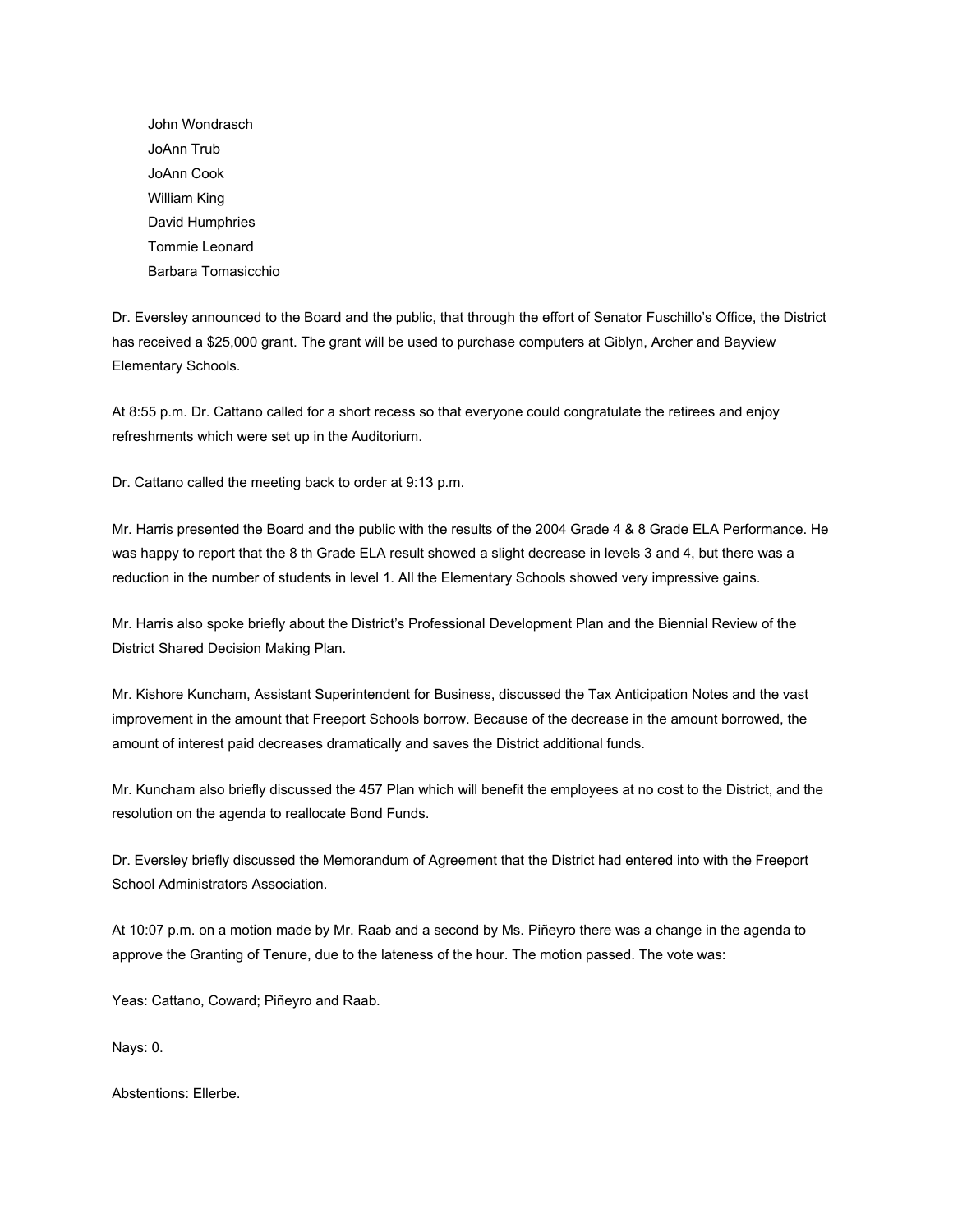### Granting of Tenure

On a motion by Mr. Raab the following motion was adopted:

BE IT RESOLVED that the Board of Education of the Freeport Union Free School District hereby grants tenure status to the following individuals as per the attached.

The motion was seconded by Ms. Piñeyro and unanimously approved:

Cattano, Coward, Ellerbe, Piñeyro and Raab

The Board then discussed Election Procedures and Policies.

#### Questions from the Public

The public was then given the opportunity to address the Board of Education. Each speaker was allowed to address the Board for six minutes. The Board and administration addressed the comments from the public.

### Items for Action

• On a motion by Ms. Piñeyro and a second by Mr. Ellerbe the following items, on a consent agenda, were approved unanimously. The vote was: Cattano, Ellerbe, Piñeyro and Raab.

### Acceptance of the Minutes

Resolved that the Board of Education hereby accepts the minutes of the following meetings as written:

May 5, 2004 ; May 18, 2004 ; May 20, 2004

### Leave of Absence

Resolved that the Board hereby grants a request for leave as listed in the following:

- Sabrina Zylberberg, part-time Teaching Assistant, effective June 10, 2004 through June 30, 2005, for childcare.
- Beth Rugolo, Elementary Teacher, effective May 14, 2004 through June 11, 2004, for childcare.
- Laura Randazzo, part-time Teaching Assistant, effective May 31, 2004 through June 30, 2004, for health reasons.
- Samantha Mentzinger, Special Education Teacher, effective September 1, 2004 through June 30, 2005 for childcare.
- Michele Aliani, Social Studies Teacher, effective May 31, 2004 through June 7, 2004, for childcare.
- Larry McCloud, Security Aide, effective June 1, 2004 through June 30, 2004, FMLA.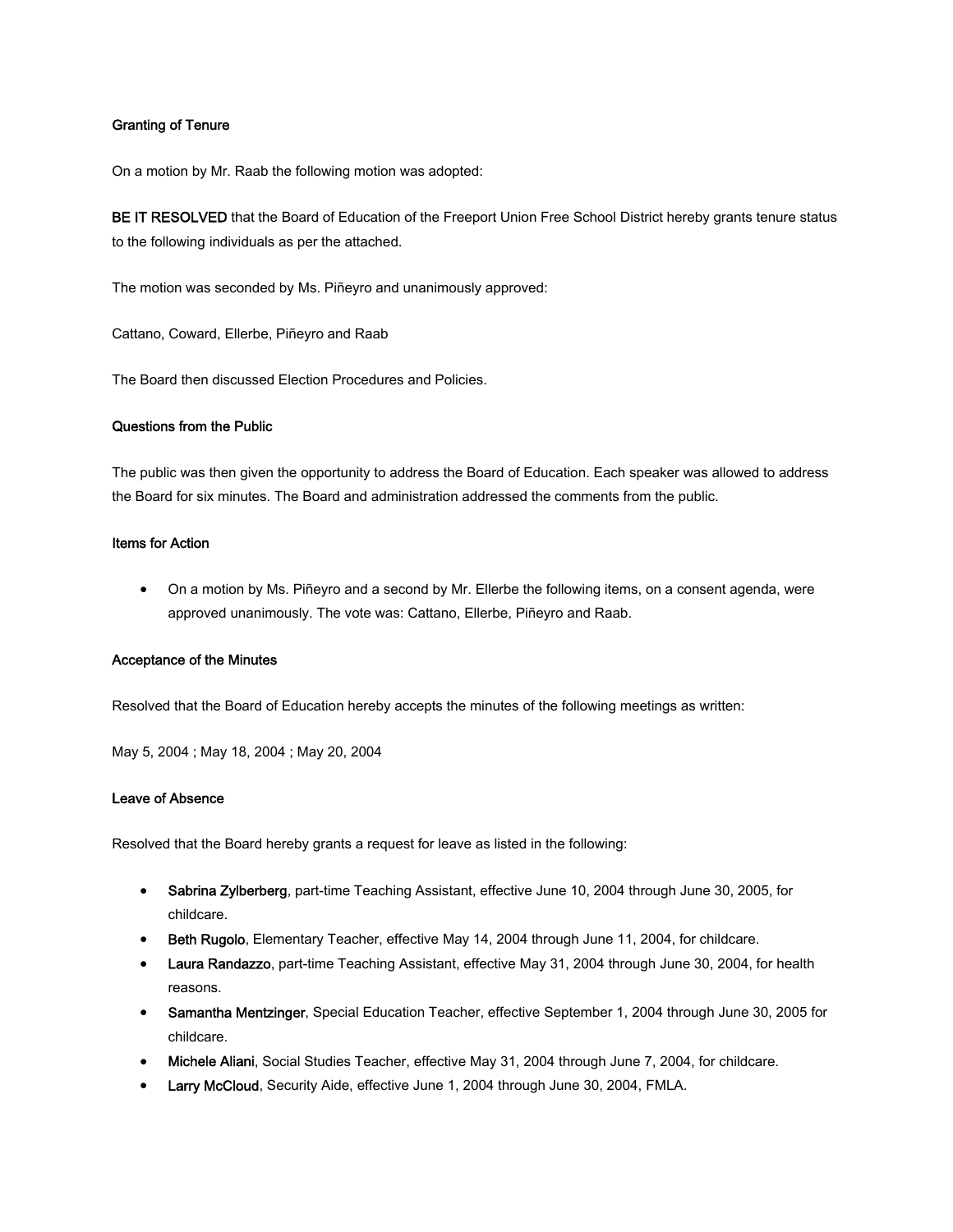### Change of Status

RESOLVED that the Board of Education for the Freeport Union Free School District hereby grants a request for a change of status as listed in the following Change of Status Report:

Agnes Ford-Burgess, part time RN, change in status to full time RN, effective September 1, 2004.

### Resignation of Staff

Resolved that the Board of Education of the Freeport Union Free School District hereby accepts the letter(s) of resignation from the following staff members as listed:

- Virginia Russell, Coordinator of English/Language Arts, effective June 25, 2004.
- Anne Petitto, Senior Clerk Typist, effective June 4, 2004.
- Danielle Nezin, Permanent Substitute, effective March 10, 2004.
- Jennifer Lopez, School Psychologist, effective June 30, 2004.
- Joseph Heberer, 12 Month Cleaner, effective June 29, 2004.
- Terri Cariello, part-time Teaching Assistant, effective June 1, 2004.
- Lissette Demm, full-time Teaching Assistant, effective August 31, 2004.

### Retirement of Staff

Resolved that the Board of Education of the Freeport Union Free School District hereby accepts the letter(s) of resignation for the purpose of retirement from the following staff member as listed:

- Norma Petrides, Lab Facilitator, effective August 31, 2004, after serving the children of Freeport for 14 years.
- David Humphries, Maintainer, effective July 31, 2004, after serving the children of Freeport for more than 15 years.
- Tommie Leonard, Custodian, effective July 3, 2004, after serving the children of Freeport for more than 12 years.
- Herbert Brodsky, Coordinator of Social Studies, effective August 31, 2004, after serving the children of Freeport for more than 6 years.

### Termination of Staff

Resolved that the Board of Education of the Freeport Union Free School District hereby terminates the services of the following employee as listed in the following termination report.

Robert Sokol, Groundskeeper, effective June 14, 2004, according to Section 71 of the Civil Service Law.

### Appointment of Staff Report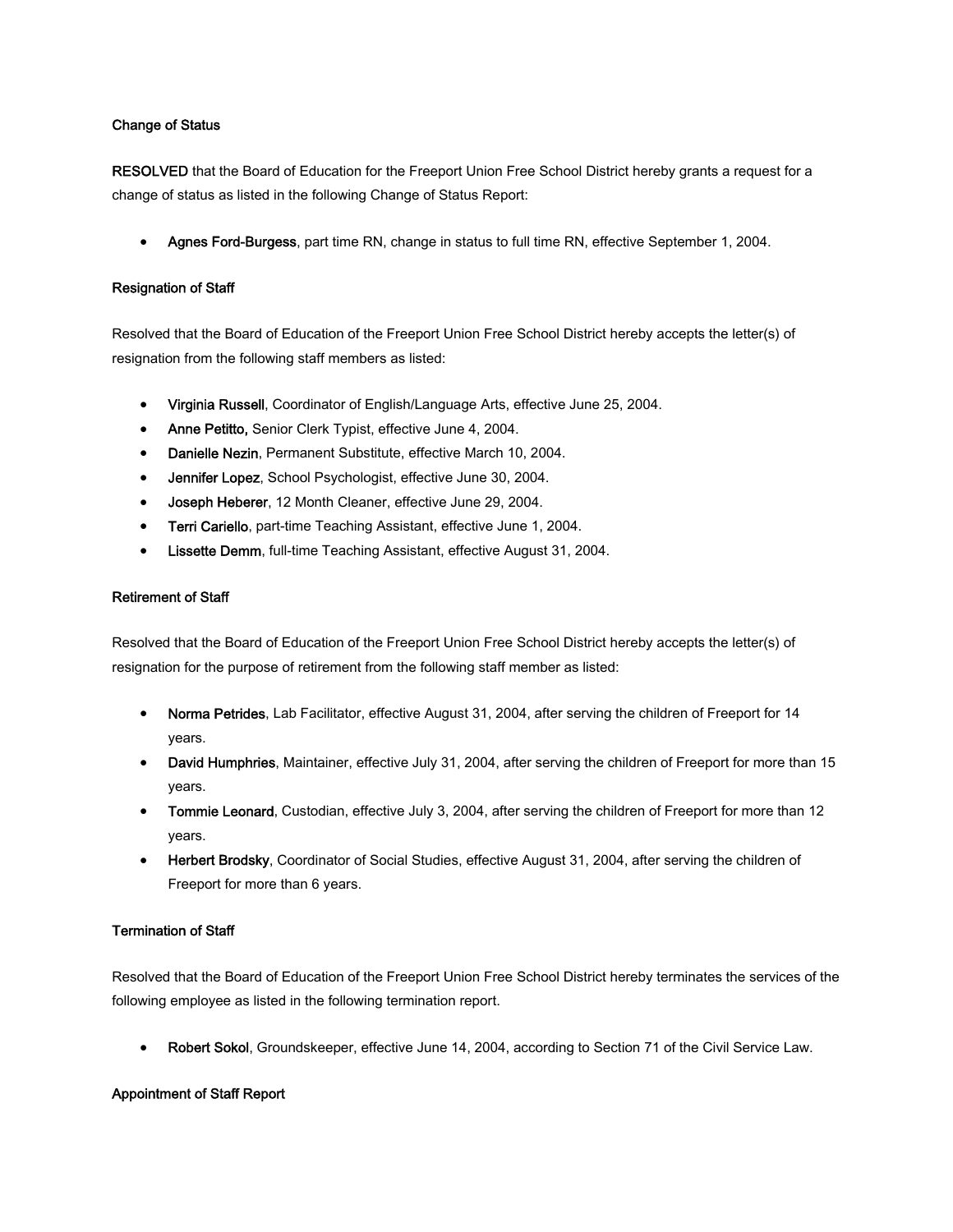### Probationary Appointments

Resolved that the Board of Education of the Freeport Union Free School District, upon the recommendation of the Superintendent, hereby appoints the individuals listed in the attached Appointment of Staff Report - Probationary, in accordance with the rules of the Board of Regents. These individuals shall posses appropriate certification allowing them to serve as teachers in the public schools of New York.

- Terrence Hinson, Guidance, (replacing R. Weseman, resigned) a probationary appointment effective September 1, 2004 through August 31, 2006. Compensation will be on step 2-2A of the H6D Schedule at \$59,525. Assignment: FHS.
- Lauren Sabatini, Art Teacher, (replacing J. Wondrasch, retired) a probationary appointment effective September 1, 2004 through August 31, 2006. Compensation will be on step 2-1A of the U6C Schedule at \$46,961. Assignment: FHS.
- Shelia Hawthorne, Science Teacher, (replacing E. Styles, retired) a probationary appointment effective September 1, 2004 through August 31, 2007. Compensation will be on step 1-1C of the U6C Schedule at \$49,335. Assignment: FHS.
- Peggy Parigoris, Science Teacher, (replacing R. Musto, resignation) a probationary appointment effective September 1, 2004 through August 31, 2007. Compensation will be on step 1-1C of the U6C Schedule at \$49,335. Assignment: FHS.
- Joseph Perez, ESL Teacher, (replacing A. Horn, retired) a probationary appointment effective September 1, 2004 through August 31, 2007. Compensation will be on step 4-2A of the U6D Schedule at \$59,872. Assignment: FHS.
- Michael Young, Music Teacher, (replacing G. Providente, retired) a probationary appointment effective September 1, 2004 through August 31, 2007. Compensation will be on step 1-2A of the U6D Schedule at \$53,126. Assignment: FHS.
- Cynthia Certain, Social Studies Teacher, (replacing L. Guttman, retired) a probationary appointment effective September 1, 2004 through August 31, 2007. Compensation will be on step 1-2A of the U6D Schedule at \$53,126. Assignment: FHS.
- Michaeline Drakoulis, Science Teacher, (replacing L. Immoor, retired) a probationary appointment effective September 1, 2004 through August 31, 2007. Compensation will be on step 2-2A of the U6D Schedule at \$55,372. Assignment: FHS.
- Matthew Yatsyla, Elementary Teacher, (replacing R. Schweiger, retired) a probationary appointment effective September 1, 2004 through August 31, 2006. Compensation will be on step 3-1A of the U6C Schedule at \$48,930. Assignment: Atkinson.
- Jennifer Dunn, Science Teacher, (replacing E. Bertrand-Loesch, resigned) a probationary appointment effective September 1, 2004 through August 31, 2007. Compensation will be on step 1-1A of the U6C Schedule at \$44,980. Assignment: FHS.
- Silvia Fernandez, Foreign Language Teacher, (replacing T. DeLucca, resigned) a probationary appointment effective September 1, 2004 through August 31, 2007. Compensation will be on step 1-1C of the U6C Schedule at \$49,335. Assignment: FHS.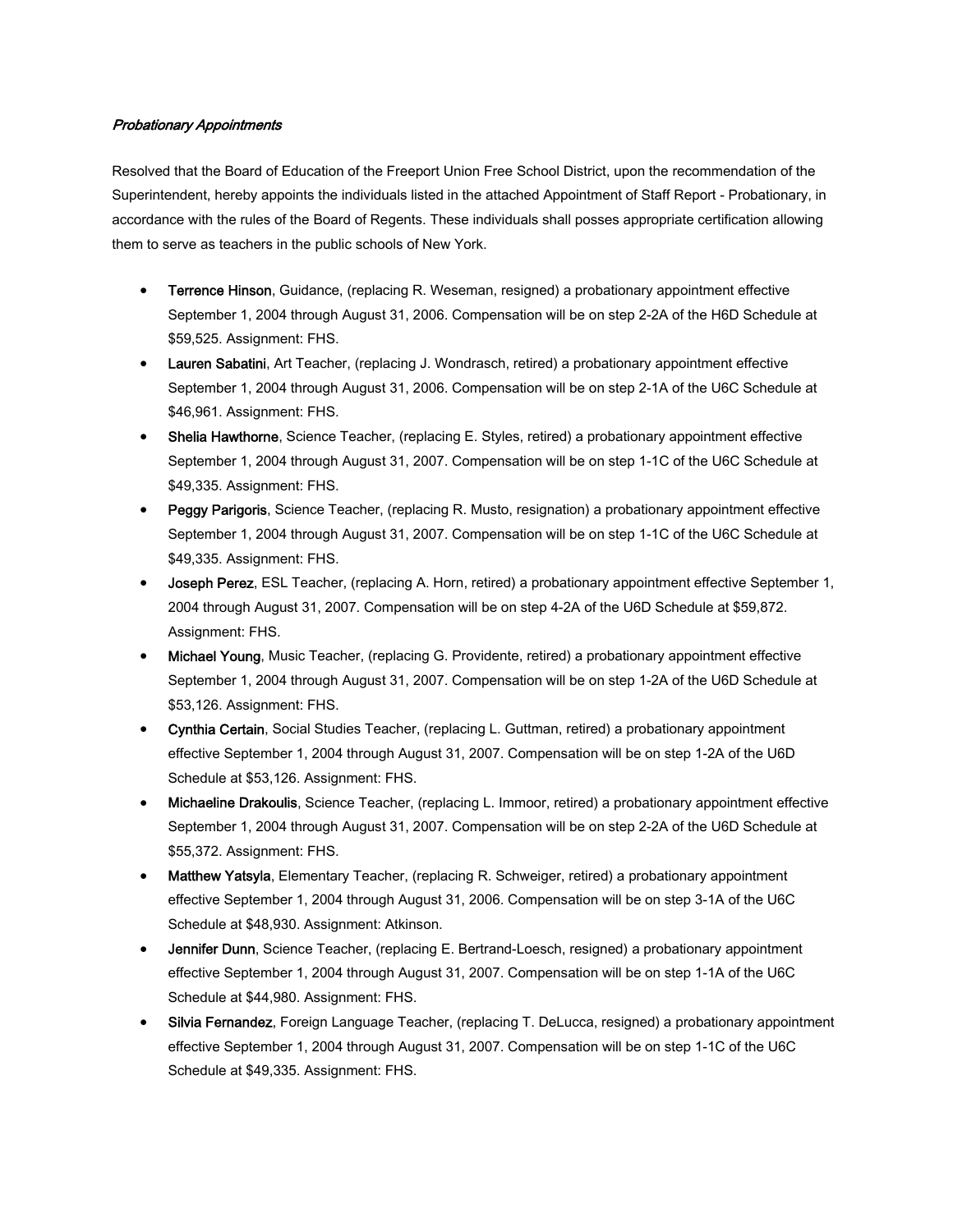- Noreen Puppo, Elementary Teacher, (replacing N. Badame, retired) a probationary appointment effective September 1, 2004 through August 31, 2006. Compensation will be on step 3-2A of the U6D Schedule at \$57,616. Assignment: Archer.
- Deanna Ross, Special Education Teacher, (new) a probationary appointment effective September 1, 2004 through August 31, 2007. Compensation will be on step 1-1A of the U6C Schedule at \$44,980. Assignment: New Visions.
- Stephanie Hart, Music Teacher, (replacing S. Habif, retired) a probationary appointment effective September 1, 2004 through August 31, 2007. Compensation will be on step 2-1C of the U5C Schedule at \$51,564. Assignment: Archer.
- Candice Mordhorst, Music Teacher, (replacing L. Shmorhun, retired) a probationary appointment effective September 1, 2004 through August 31, 2007. Compensation will be on step 1-1A of the U6C Schedule at \$44,980. Assignment: Atkinson.
- Margaux DelGuidice, Library-Media Specialist, (replacing B. Mehlman, resigned) a probationary appointment effective September 1, 2004 through August 31, 2007. Compensation will be on step 1-2A of the U6D Schedule at \$53,126. Assignment: Atkinson.
- Kevin Branch, Science Teacher, (replacing J. Mayer, retired) a probationary appointment effective September 1, 2004 through August 31, 2006. Compensation will be on step 3-2E of the U6D Schedule at \$62,463. Assignment: Dodd.
- Lissette Demm, Elementary Teacher, (new) a probationary appointment effective September 1, 2004 through August 31, 2007. Compensation will be on step 1-2A of the U6D Schedule at \$53,126. Assignment: New Visions
- Maria Stephenson, ESL Teacher, (new) a probationary appointment effective September 1, 2004 through August 31, 2006. Compensation will be on step 2-2E of the U6D Schedule at \$60,050. Assignment: Columbus.

### Temporary Appointments

Resolved that the Board of Education of the Freeport Union Free School District, upon the recommendation of the Superintendent, hereby appoints the individuals listed in the attached Appointment of Staff Report - Temporary, in accordance with the rules of the Board of Regents. These individuals shall posses appropriate certification allowing them to serve as teachers in the public schools of New York .

- Kristi Billups, Elementary Teacher, (replacing A. Ferris, LOA) a temporary appointment effective September 1, 2004 through June 30, 2005 . Compensation will be on step 3-2A of the U6D Schedule at \$57,616. Assignment: New Visions.
- Danielle Nezin, Art Teacher, (replacing K. Rosenstock, LOA) a temporary appointment effective March 11, 2004 , through June 30, 2004 . Compensation will be on step 1-2A of the U5D Schedule at \$51,579. Assignment: Atkinson.
- Wade Isreal , Math Teacher, (replacing D. Schlich, LOA) a temporary appointment effective September 1 2004 , through June 30, 2005 . Compensation will be on step 2-2A of the U6D Schedule at \$55,372. Assignment: FHS.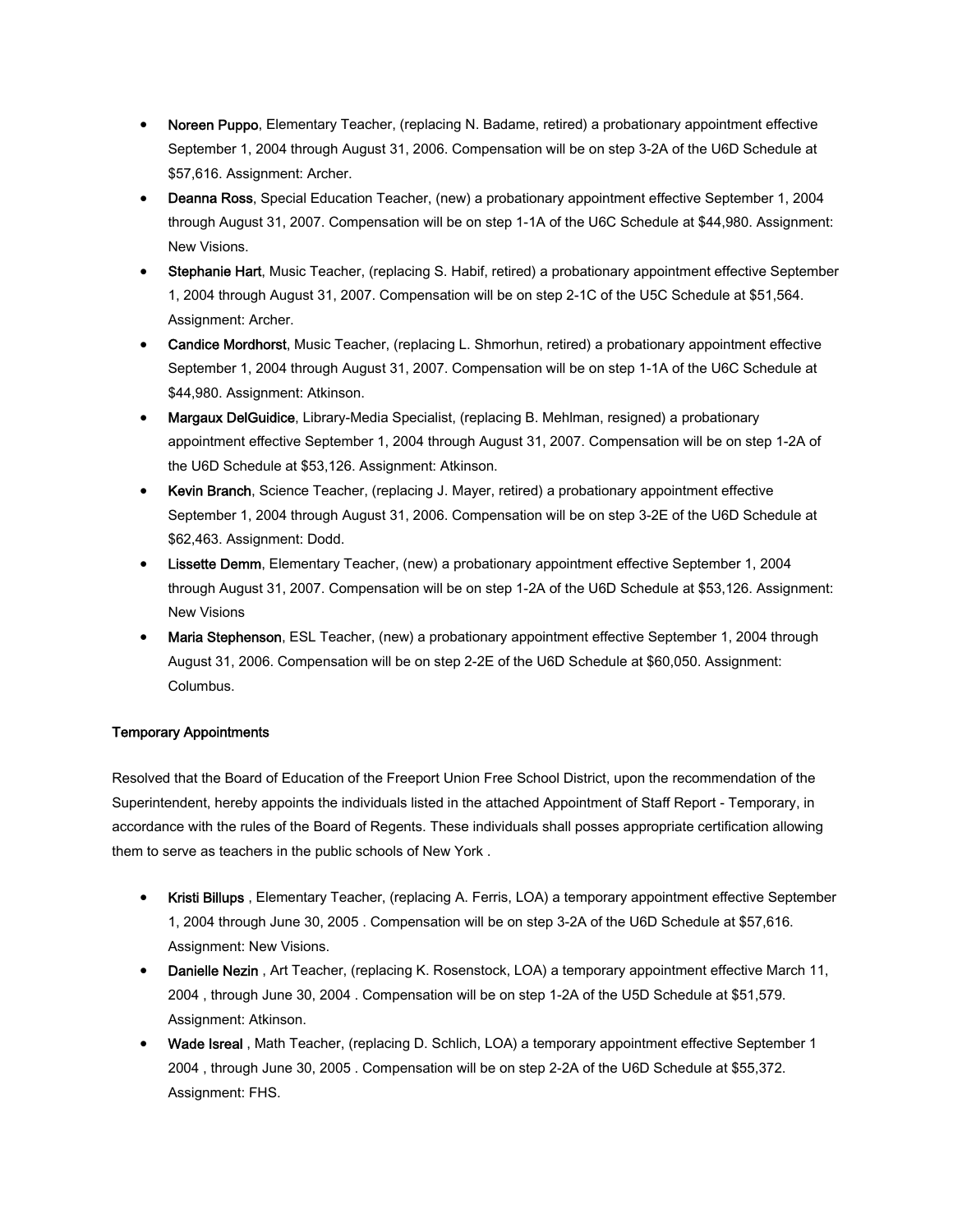- Deborah Bergen , Library-Media Specialist, (replacing C. Meloni, LOA) a temporary appointment effective June 10 2004 , through January 31, 2005 . Compensation will be on step 1-2A of the U6D Schedule at \$51,579 for June 10, 2004 (pro-rated) and for September 1, 2004 through January 31, 2005 at \$53,126, (pro-rated). Assignment: Archer
- Doris Lee, Special Education Teacher, (replacing S. Mentzinger, LOA) a temporary appointment effective September 1, 2004 through June 30, 2005 . Compensation will be on step 2-2A of the U6D Schedule at \$55,372. Assignment: Dodd.
- **Tiffany McKenna**, Elementary Teacher, (replacing M. Taboada, LOA) a temporary appointment effective September 1 2004 , through June 30, 2005 . Compensation will be on step 2-1A of the U6C Schedule at \$46,961. Assignment: Atkinson.
- Jeane Magan , Elementary Teacher, (replacing C. Johnson, LOA) a temporary appointment effective September 1 2004 , through June 30, 2005 . Compensation will be on step 1-2A of the U6D Schedule at \$53,126. Assignment: New Visions.
- Peter Capaccio, Science Teacher, Elementary Teacher, (replacing J. Corleto, LOA) a temporary appointment effective September 1 2004 , through June 30, 2005 . Compensation will be on step 1-2A of the U6D Schedule at \$53,126. Assignment: Dodd.

### Appointment of Non-Instructional Staff

Resolved that the Board of Education of the Freeport Union Free School District hereby appoints the individuals as listed in the attached Appointment of Staff Report - Civil Service, in accordance with Civil Service Rules and Regulation.

- Russell Costa , Head Custodian, (replacing E. Camps, LOA) a temporary provisional appointment effective June 14, 2004 . Compensation will be on step 4 of the Custodial Salary Schedule at \$48,910. Assignment: New Visions.
- Janice Vastola, Assistant Director of Facilities, (replacing J. Cassidy, retired) a provisional appointment effective June 14, 2004 . Compensation will be \$69,000. Assignment: Districtwide.
- Carlos Godoy, Cleaner-12 Month, (replacing B. Latham-Speller, termination) a probationary appointment effective July 19, 2004 for a period of 26 weeks upon Civil Service approval. Compensation will be according to step 1 of the Cleaner Schedual at \$27,957. Assignment: Dodd.
- James Dean, Cleaner-12 Month, (replacing J. Heberer, resigned) a probationary appointment effective July 1, 2004 for a period of 26 weeks upon Civil Service approval. Compensation will be according to step 1 of the Cleaner Schedule at \$27,957. Assignment: FHS.

### Appointment of Summer School Staff

BE IT RESOLVED by the Board of Education of the Freeport Union Free School District, upon the recommendation of the Superintendent, hereby appoints the individuals listed here as Appointment of Summer School Staff Report, in accordance with the rules of the Board of Regents. These individuals shall possess appropriate certification allowing them to serve as teachers or other staff in the public schools of New York .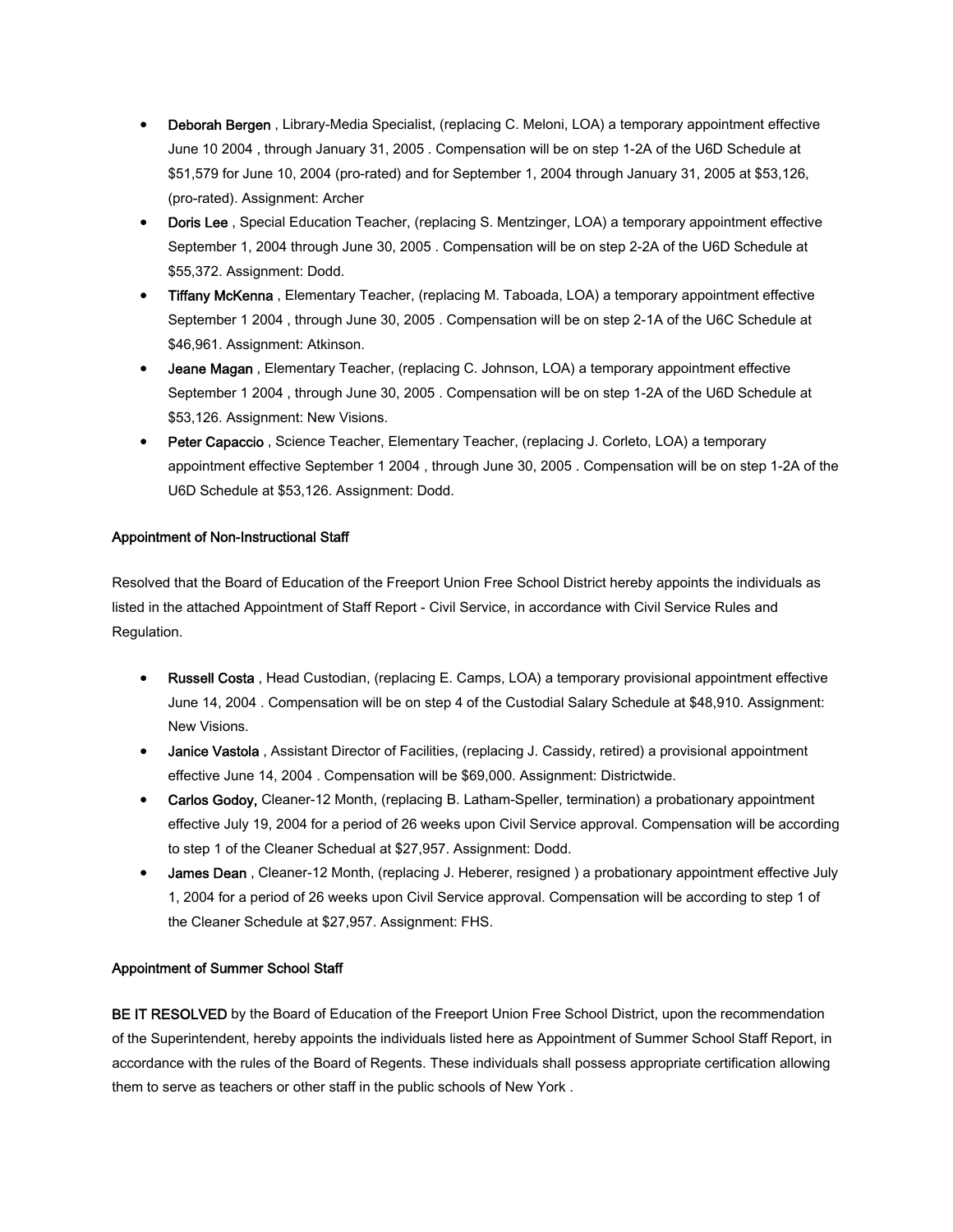### Summer School Personnel 2004

|      | Last Name           | First Name Step Salary |                         |      |
|------|---------------------|------------------------|-------------------------|------|
|      | Brennan             | Sharon                 | 1                       | 4502 |
|      | <b>Brown</b>        | Larraine               | 4                       | 4955 |
|      | CaravousanosSuzanne |                        | 4                       | 4955 |
|      | Castellano          | Laura                  | 3                       | 4802 |
|      | Cunnane             | Susan                  | 4                       | 4955 |
|      | DeGennaro           | Michael                | 1                       | 4502 |
|      | Fee                 | Michael                | 10                      | 5848 |
|      | Ford-BurgressAgnes  |                        | 1                       | 4502 |
|      | Fruchtnis           | Ana Maria              | 1                       | 4502 |
|      | Garcia              | Wanda                  | 1                       | 4502 |
|      | Garguilo            | Mary                   | 6                       | 5255 |
|      | Griffin             | Lance                  | 8                       | 5556 |
|      | lanuzzi             | Michelle               | 1                       | 4502 |
|      | Kelly               | Mary                   | 5                       | 5103 |
|      | LaPenne             | Geraldine              | 1                       | 4502 |
|      | Lederer             | Amy                    | 3                       | 4802 |
|      | Lettsome            | Karen                  | 4                       | 4955 |
|      | Librizzi            | Donna                  | 2                       | 4656 |
|      | Molloy              | Cormac                 | 6                       | 5255 |
|      | Murphy              | Bonnie                 | 7                       | 5406 |
|      | Pena-Thomas Clara   |                        | 6                       | 5255 |
|      | Pincus              | Toni                   | 3                       | 4802 |
|      | Rappaport           | Celine                 | 2                       | 4656 |
|      | Roberts             | Echele                 | $\overline{\mathbf{c}}$ | 4656 |
|      | Rocha               | Alma                   | 4                       | 4955 |
|      | Smith               | Ruth                   | 7                       | 5406 |
|      | Trujillo            | Laurie                 | 1                       | 4502 |
|      | Vitale              | Lucille                | 3                       | 4802 |
|      | Wilson              | Saundra                | 7                       | 5406 |
|      | Morvitz             | Sandy                  | 1                       | 4502 |
| TA's |                     |                        |                         |      |
|      | Afanador            | Digna                  |                         | 1157 |
|      | Anson               | June                   |                         | 1157 |
|      | <b>Bailey</b>       | Donna                  |                         | 1157 |
|      | Bermudez            | Delmy                  |                         | 1157 |
|      | Bernstein           | Martha                 |                         | 1157 |
|      | Brown               | Andrea                 |                         | 1157 |
|      | Brown               | Lisa                   |                         | 1157 |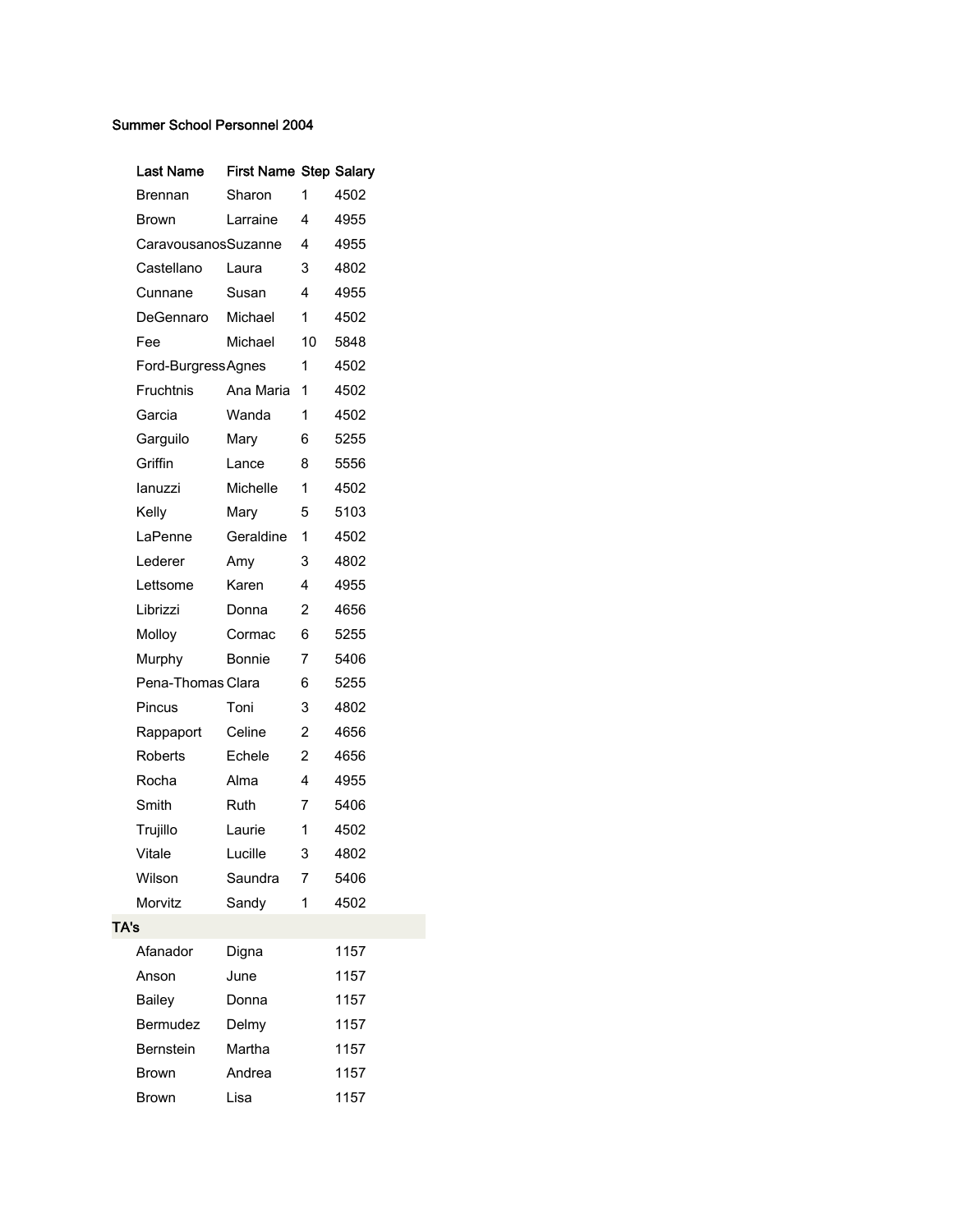|           | Fernandez        | Olinda         | 1157 |  |  |
|-----------|------------------|----------------|------|--|--|
|           | Fitzgerald       | Kim            | 1157 |  |  |
|           | Garcia           | Blanche        | 1157 |  |  |
|           | Giron            | Flora          | 1157 |  |  |
|           | Giron            | Sandra         | 1157 |  |  |
|           | Hindley          | Ruth           | 1157 |  |  |
|           | Impellizeri      | Mary           | 1157 |  |  |
|           | Jones            | Jacqueline     | 1157 |  |  |
|           | Katz             | Norine         | 1157 |  |  |
|           | Kreps            | Susan          | 1157 |  |  |
|           | Miller           | Lee            | 1157 |  |  |
|           | Morgan           | Lorraine       | 1157 |  |  |
|           | Pearce           | Crystal        | 1157 |  |  |
|           | Velez            | Josephine      | 1157 |  |  |
|           | Auletta          | Vanessa        | 1157 |  |  |
|           | Ziglar           | J              | 1157 |  |  |
|           | Losee            | <b>Beverly</b> | 1157 |  |  |
|           | Zinn             | lanthe         | 1157 |  |  |
|           | <b>McCormack</b> | Melissa        | 1157 |  |  |
| Secretary |                  |                |      |  |  |
|           | Farrell          | Rosemary       | 1548 |  |  |

### SECONDARY SUMMER SCHOOL

| <b>Last Name</b>         | <b>First</b> | Certification | STEP           | Rate            | FTE | Salary     |
|--------------------------|--------------|---------------|----------------|-----------------|-----|------------|
|                          | Name         |               |                |                 |     |            |
| Cohen                    | William      | Art           | 10             | \$8,781.00 1.00 |     | \$8,781.00 |
| Groover                  | Gloria       | Clerical      | Cler.          | \$2,455.27 1.00 |     | \$2,455.27 |
| High                     | Barby        | Clerical      | Cler.          | \$2,455.27 1.00 |     | \$2,455.27 |
| Ruiz de Zarate- Michelle |              | Clerical      | Cler.          | \$2,455.27 1.00 |     | \$2,455.27 |
| Kitt                     |              |               |                |                 |     |            |
| Barash                   | Andrew       | English       | 2              | \$6,982.00 1.00 |     | \$6,982.00 |
| Benjamin                 | Jackie       | English       | $\overline{2}$ | \$6,982.00 1.00 |     | \$6,982.00 |
| Ciappetta                | Jason        | English       | 6              | \$7,882.00 1.00 |     | \$7,882.00 |
| Cohen                    | Lori         | English       | 10             | \$8,781.00 1.00 |     | \$8,781.00 |
| Dowis                    | Christine    | English       | 5              | \$7,659.00 1.00 |     | \$7,659.00 |
| Kane                     | Andrea       | English       | Rev.           | \$3,902.40 1.00 |     | \$3,902.40 |
| Krummenacker Ken         |              | English       | 1              | \$6,750.00 1.00 |     | \$6,750.00 |
| Rizzo                    | Gregory      | English       | 10             | \$8,781.00 1.00 |     | \$8,781.00 |
| Schreibmann              | Elaine       | English       | $\overline{2}$ | \$6,982.00 1.00 |     | \$6,982.00 |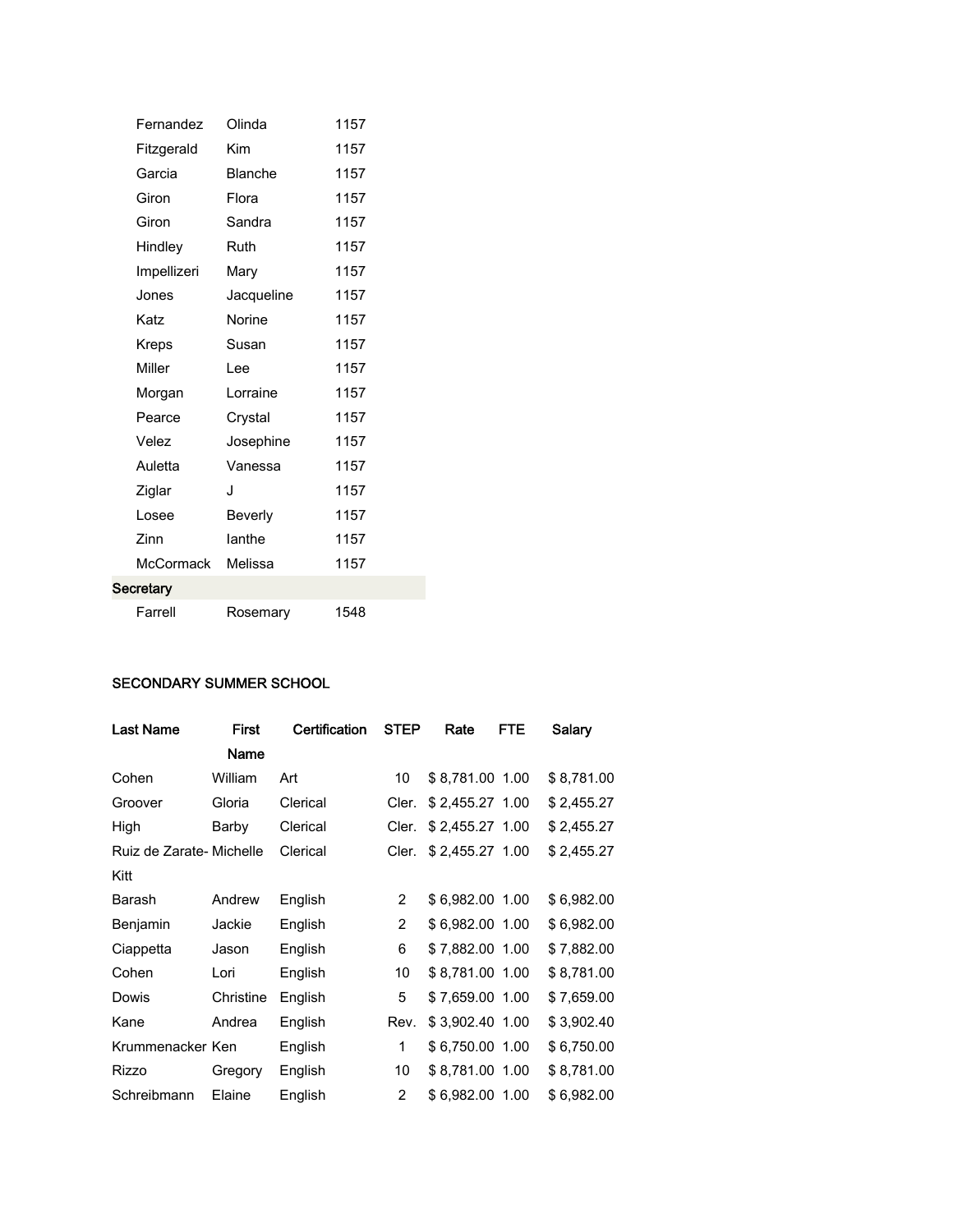| Summers          | Judith             | English                | 5              | \$7,659.00 1.00      |      | \$7,659.00  |
|------------------|--------------------|------------------------|----------------|----------------------|------|-------------|
| Worrells         | Clejetta           | English                | 10             | \$8,781.00 1.00      |      | \$8,781.00  |
| Craig            | Pauline            | <b>ESL</b>             | 1              | \$6,750.00 1.00      |      | \$6,750.00  |
| Pena             | Gleni              | <b>ESL</b>             | 1              | \$6,750.00 1.00      |      | \$6,750.00  |
| Perez            | Joe                | <b>ESL</b>             | 1              | \$6,750.00 1.00      |      | \$6,750.00  |
| Dais             | Lisa               | Guidance               | 3              | \$7,203.00 1.00      |      | \$7,203.00  |
| Garcia           | Rosemary Guidance  |                        | 1              | \$6,750.00 1.00      |      | \$6,750.00  |
| Gilliam          | Carol              | Learning media         | 1              | \$6,750.00 1.00      |      | \$6,750.00  |
| Gasser           | <b>Brian</b>       | Math                   | 5              | \$7,659.00 1.00      |      | \$7,659.00  |
| Grinnell         | Ronald             | Math                   | 10             | \$8,781.00 1.00      |      | \$8,781.00  |
| Haruthunian      | Eric               | Math                   | 1              | \$6,750.00 1.00      |      | \$6,750.00  |
| Jones            | Annette            | Math                   | 3              | \$7,203.00 1.00      |      | \$7,203.00  |
| Kahn             | <b>Nasir</b>       | Math                   | $\overline{4}$ | \$7,434.00 1.00      |      | \$7,434.00  |
| Lee              | Tommy              | Math                   | 10             | \$8,781.00 1.00      |      | \$8,781.00  |
| Napear           | Stuart             | Math                   | Rev.           | \$3,902.40 0.33      |      | \$1,300.80  |
| Sohn             | Michael            | Math                   | 3              | \$7,203.00 1.00      |      | \$7,203.00  |
| Stutz            | Paul               | Math                   | 1              | \$6,750.00 1.00      |      | \$6,750.00  |
| Vartelatos       | Speros             | Math                   | $\mathbf{1}$   | \$6,750.00 1.00      |      | \$6,750.00  |
| Martin           | Peter              | Music                  | 10             | \$8,781.00 1.00      |      | \$8,781.00  |
| Sameroff         | Margaret           | Nurse                  | 6              | \$7,882.00 1.00      |      | \$7,882.00  |
| Mulvey           | Daniel             | Phys. Ed.              | 6              | \$7,882.00 1.00      |      | \$7,882.00  |
| Treloar          | James              | Principal              |                | ######## 1.00        |      | \$10,001.00 |
| Restivo          | Richard            | Principal - Asst.      |                | \$9,437.00 1.00      |      | \$9,437.00  |
| <b>Block</b>     | Larry              | Science - 8            | 10             | \$8,781.00 1.00      |      | \$8,781.00  |
| Campiglia        | Michael            | Science-Bio            | 1              | \$6,750.00 1.00      |      | \$6,750.00  |
| Hoey             | Peter              | Science-Bio            | 1              | \$6,750.00 1.00      |      | \$6,750.00  |
| Jarrett-Lewis    | Kareen             | Science-Bio            | 1              | \$6,750.00 0.67      |      | \$4,500.00  |
| Napear           | Lori               | Science-Bio            | 5              | \$7,659.00 0.33      |      | \$2,553.00  |
| Nepote           | Sam                | Science-Bio            | Rev.           | \$3,902.40 0.67      |      | \$2,601.60  |
| Borzello         |                    | Geraldine Science-Chem |                | Rev. \$3,902.40 0.33 |      | \$1,300.80  |
| Capalbo          | Bob                | Science-Chem           | $1 \quad$      | \$6,750.00 0.33      |      | \$2,250.00  |
| Debin            | Arthur             | Science-Earth          | 5 <sub>5</sub> | \$7,659.00 0.67      |      | \$5,106.00  |
| Silverstein      | Irving             | Science-Earth          | $\mathbf 1$    | \$6,750.00 0.67      |      | \$4,500.00  |
| Antonetty        | Rufino             | Security               |                | Sec. Hourly          | 1.00 |             |
| Atkins           | Irvin              | Security               |                | Sec. Hourly          | 1.00 |             |
| <b>Baucicaut</b> | Marie              | Security               |                | Sec. Hourly          | 1.00 |             |
| <b>Beckett</b>   | Peggy              | Security               |                | Sec. Hourly          | 1.00 |             |
| Davis            | Jacquelyn Security |                        |                | Sec. Hourly          | 1.00 |             |
| DiSpigno         | Vito               | Security               |                | Sec. Hourly          | 1.00 |             |
| Francois         | Maxi               | Security               |                | Sec. Hourly          | 1.00 |             |
| Gordon           | David              | Security               |                | Sec. Hourly          | 1.00 |             |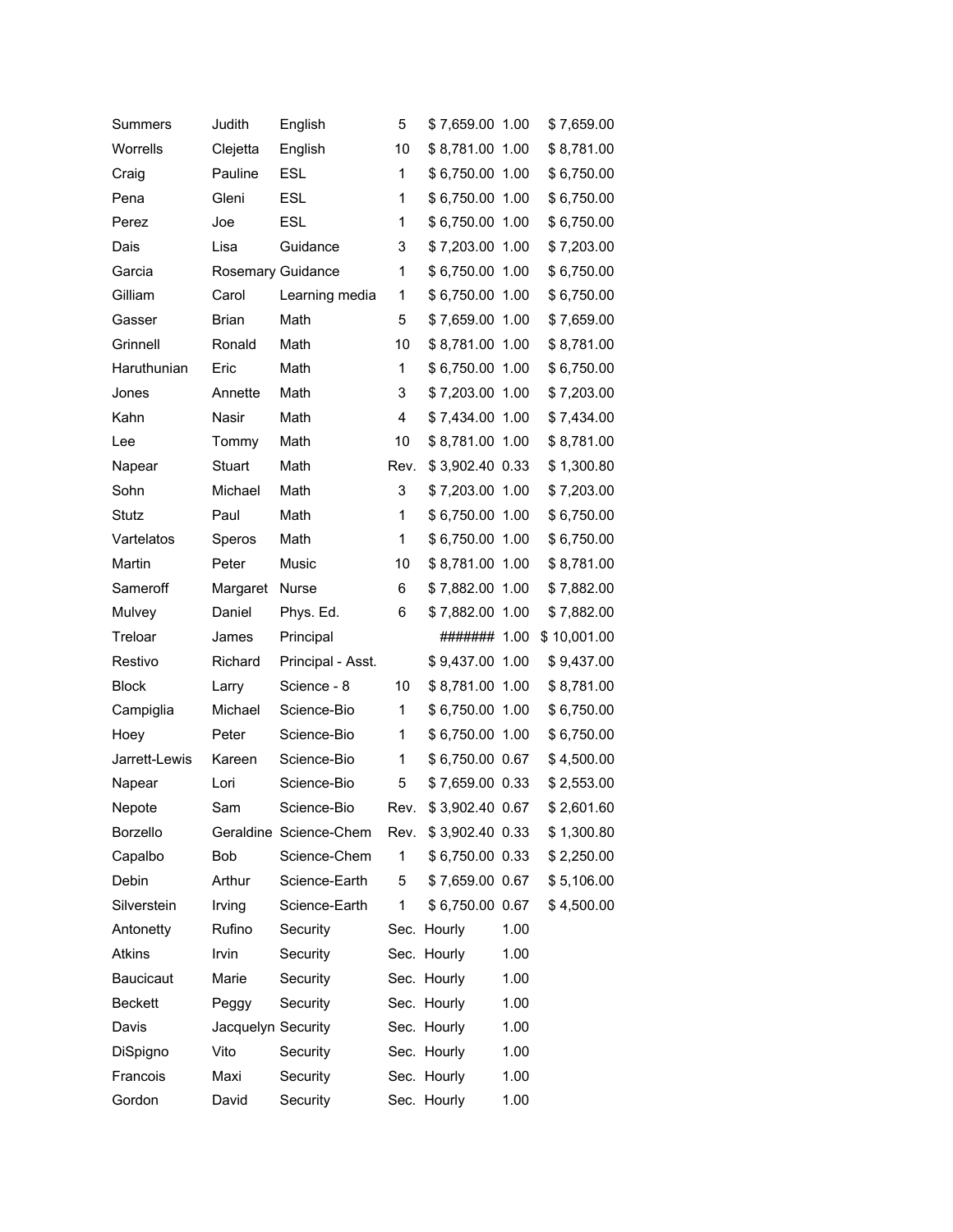| Harris         | Cornelia                       | Security              |              | Sec. Hourly      | 1.00 |            |
|----------------|--------------------------------|-----------------------|--------------|------------------|------|------------|
| Jefferson      | <b>Rick</b>                    | Security              |              | Sec. Hourly      | 1.00 |            |
| <b>Epps</b>    | Robert                         | Security              |              | Sec. Hourly      | 1.00 |            |
| Taylor         | David                          | Security              |              | Sec. Hourly      | 1.00 |            |
| Adames         | <b>TheodoreaSocial Studies</b> |                       | 5            | \$7,659.00 1.00  |      | \$7,659.00 |
| <b>Basile</b>  | Anthony                        | Social Studies        | 7            | \$8,102.00 1.00  |      | \$8,102.00 |
| Engelbert      | Robert                         | Social Studies        | 2            | \$6,982.00 1.00  |      | \$6,982.00 |
| Garcia         | Maria                          | <b>Social Studies</b> | 8            | \$8,333.00 0.67  |      | \$5,555.33 |
| Gatta          | Donald                         | Social Studies        | 6            | \$7,882.00 1.00  |      | \$7,882.00 |
| Pizzo          | John                           | Social Studies        | 10           | \$8,781.00 1.00  |      | \$8,781.00 |
| Powers         | Joseph                         | Social Studies        | 3            | \$7,203.00 1.00  |      | \$7,203.00 |
| Retzlaff       | Artie                          | <b>Social Studies</b> | 1            | \$6,750.00 1.00  |      | \$6,750.00 |
| Schildkraut    | Ira                            | Social Studies        | Rev.         | \$3,902.40 1.00  |      | \$3,902.40 |
| Schwartz       | Matt                           | Social Studies        | $\mathbf{1}$ | \$6,750.00 1.00  |      | \$6,750.00 |
| Wolchock       | Robert                         | Social Studies        | 4            | \$7,434.00 1.00  |      | \$7,434.00 |
| Rosario        | <b>Dulce</b>                   | Spanish               | 1            | \$6,750.00 0.67  |      | \$4,500.00 |
| Zamot          | Bridget                        | Spanish               | 1            | \$6,750.00 0.67  |      | \$4,500.00 |
| <b>Beathea</b> | Lolita                         | Spec. Ed              | 3            | \$7,203.00 1.00  |      | \$7,203.00 |
| Berg           | Nancy                          | Spec. Ed              | 4            | \$7,434.00 1.00  |      | \$7,434.00 |
| Cirina         | Nancy                          | Spec. Ed              | 4            | \$7,434.00 1.00  |      | \$7,434.00 |
| Dubrofsky      | Debbie                         | Spec. Ed              | 4            | \$7,434.00 1.00  |      | \$7,434.00 |
| Giorgio        | Sila                           | Spec. Ed              | 1            | \$6,750.00 1.00  |      | \$6,750.00 |
| Krug           | Randy                          | Spec. Ed              | 1            | \$6,750.00 1.00  |      | \$6,750.00 |
| Lee            | Doris                          | Spec. Ed              | 1            | \$6,750.00 1.00  |      | \$6,750.00 |
| Lordi          | Robert                         | Spec. Ed              | 3            | \$7,203.00 1.00  |      | \$7,203.00 |
| Manfre         | Theresa                        | Spec. Ed              | 1            | \$6,750.00 1.00  |      | \$6,750.00 |
| Roberts        | Tracie                         | Spec. Ed              | 2            | \$6,982.00 1.00  |      | \$6,982.00 |
| Saunders       | Dianne                         | Spec. Ed              | 3            | \$7,203.00 1.00  |      | \$7,203.00 |
| Zielke         | Mirna                          | Spec. Ed              | 1            | \$6,750.00 1.00  |      | \$6,750.00 |
| <b>Brown</b>   | Andrea                         | TA                    | <b>TA</b>    | \$1,535.12 1.00  |      | \$1,535.12 |
| Cronin         | John                           | <b>TA</b>             | TA           | \$1,535.12 1.00  |      | \$1,535.12 |
| Dallal         | Attalla                        | TA                    | TA           | \$1,535.12 1.00  |      | \$1,535.12 |
| Martin         | Audrey                         | <b>TA</b>             | TA           | \$1,535.12 1.00  |      | \$1,535.12 |
| Moise          | Gisela                         | <b>TA</b>             | <b>TA</b>    | \$1,535.12 1.00  |      | \$1,535.12 |
| Newman         | Carla                          | <b>TA</b>             | TA           | $$1,535.12$ 1.00 |      | \$1,535.12 |
| Petrides       | Norma                          | ТA                    | TA           | \$1,535.12 1.00  |      | \$1,535.12 |
| Reid           | ConstanceTA                    |                       | TA           | \$1,535.12 1.00  |      | \$1,535.12 |
| Sanchez        | George                         | TA                    | TA           | \$1,535.12 1.00  |      | \$1,535.12 |
| Smith          | Delores                        | TA                    | TA           | \$1,535.12 1.00  |      | \$1,535.12 |

Acceptance of the Minutes on the Committees on Special Education and Preschool Special Education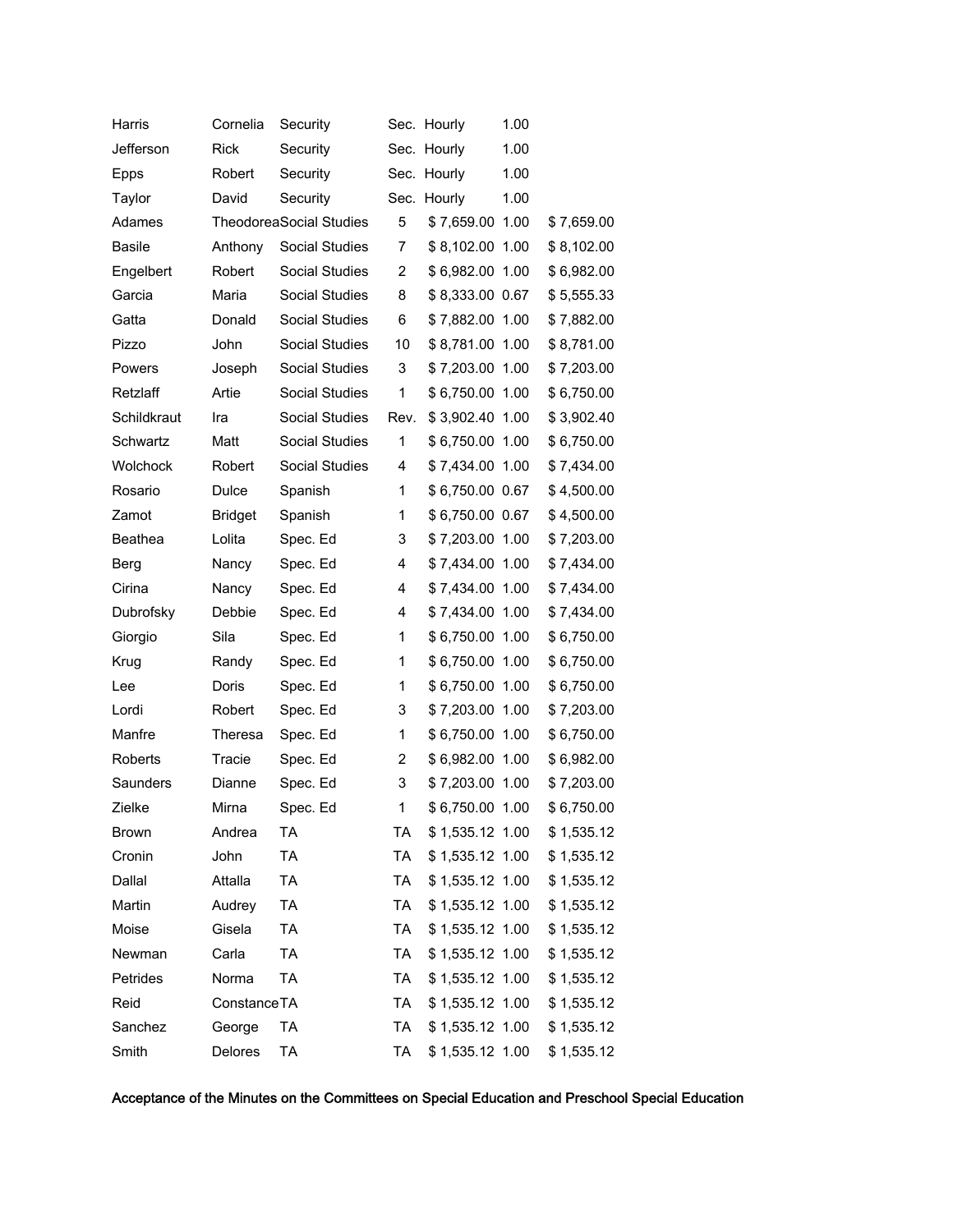Resolved that the Board of Education hereby accepts the minutes of the meetings of the committees on special education and preschool special education for the following dates:

April 29, 2004; April 30, 2004; May 6, 2004; May 7, 2004; May 10, 2004; May 13, 2004; May 17, 2004; May 18, 2004; May 25, 2004; May 26, 2004; May 27, 2004; June 1, 2004; June 3, 2004; June 14, 2004.

#### Acceptance of Gifts

BE IT RESOLVED that the Board of Education of the Freeport Union Free School District hereby accepts a scholarship given by the Superintendent's Cabinet. The Cabinet is comprised of: Dr. Eric Eversley, Mr. Kishore Kuncham, Dr. Mary Bediako, Mr. Robert Wayne Harris and Mr. Michael Singleton

This scholarship shall be known as:

### Superintendent's Cabinet Scholarship

The scholarship is created to support the college attendance of a student who has overcome significant personal challenge to earn admission to a four-year college.

This scholarship shall be awarded in the amount of \$250.00 to a graduating senior, who is a student in good standing with a 3.0 unweighted GPA and has demonstrated leadership and constructive citizenship by meaningful involvement in school and/or community activities.

BE IT RESOLVED by the Board of Education of the Freeport Union Free School District that the Board hereby accepts a scholarship given by Jostens.

The scholarship is created to support students who have demonstrated dramatic academic improvement in their final years of High School and who plan to continue their education.

These four scholarships shall be awarded in the amount of \$250.00 each, to four graduating seniors, who have established an approved scholastic standing despite early academic hurdles and who plan to attend a postsecondary institution.

#### Resolution to Update the Board Policy Manual

On a motion by Ms. Piñeyro the following motion was adopted:

BE IT RESOLVED that the Board of Education of the Freeport Union Free School District hereby authorizes the Superintendent of Schools to revise the Board of Education Policy Manual.

The motion was seconded by Mr. Raab and unanimously approved.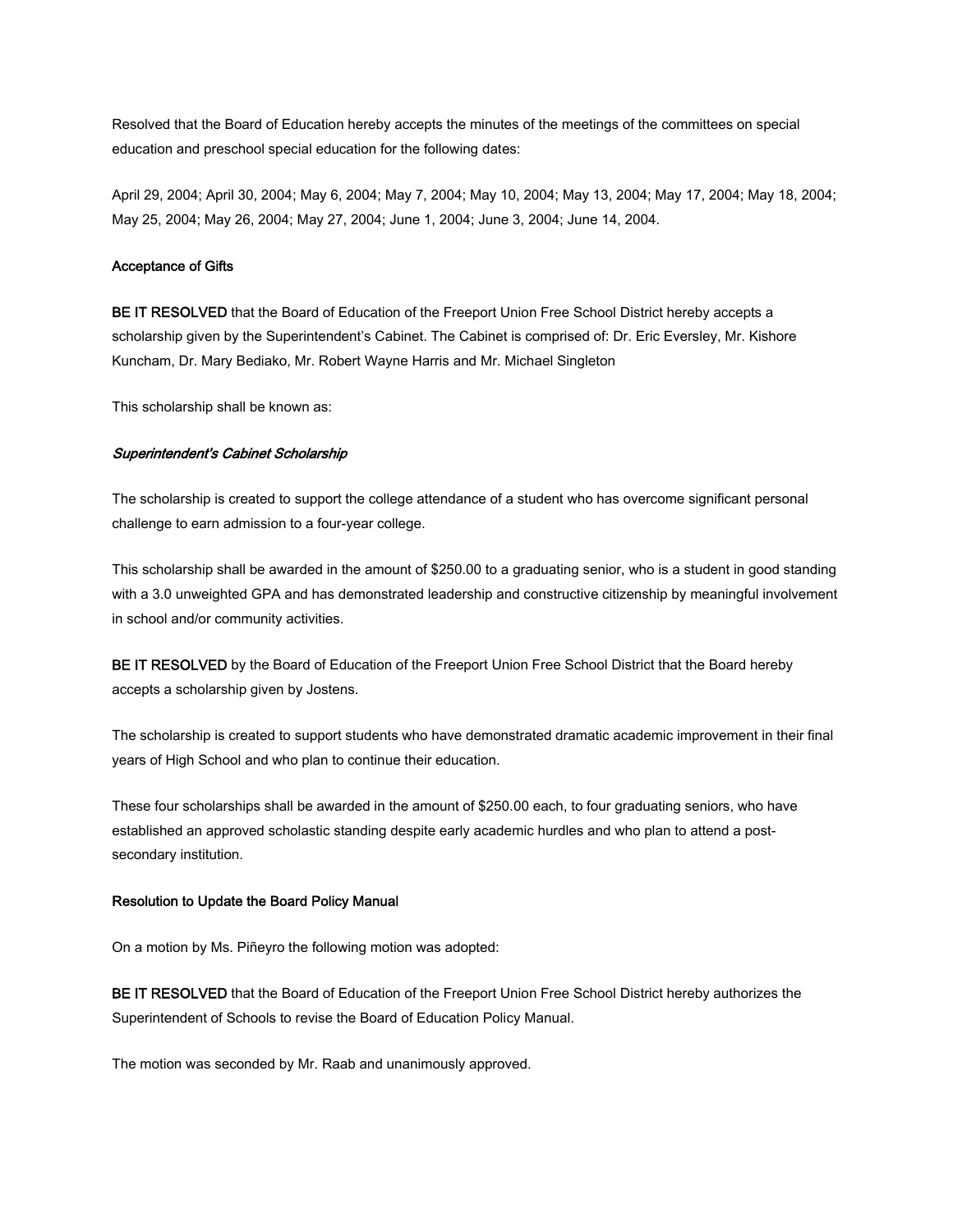Cattano, Ellerbe, Piñeyro and Raab.

#### Adoption of the District's Shared Decision Making Plan

On a motion by Mr. Raab the following motion was adopted:

BE IT RESOLVED that the Board of Education of the Freeport Union Free School District hereby adopts the District's Shared Decision Making Plan.

The motion was seconded by Ms. Piñeyro and unanimously approved.

Cattano, Ellerbe, Piñeyro and Raab.

#### Adoption of the District's Professional Development Plan for the 2004-2005 School Year

On a motion by Mr. Ellerbe the following motion was adopted:

BE IT RESOLVED that the Board of Education of the Freeport Union Free School District hereby accepts the Professional Development Plan for the 2004-2005 School District.

The motion was seconded by Mr. Raab and unanimously approved.

Cattano, Ellerbe, Piñeyro and Raab.

#### Ratification of a Memorandum of Agreement

On a motion by Mr. Raab the following motion was adopted:

BE IT RESOLVED that the Board of Education of the Freeport Union Free School District hereby ratifies the Memorandum of Agreement dated June 2, 2004 between the negotiating representatives of the Freeport School Administrators Association and the negotiating representatives of the Freeport Union Free School District effective July 1, 2004 through June 30, 2007 (as attached).

The Board further authorizes the Superintendent of Schools to sign the formal written collective bargaining agreement covering the period July 1, 2004 through June 30, 2007.

The motion was seconded by Ms. Piñeyro and unanimously approved.

Cattano, Ellerbe, Piñeyro and Raab.

## TAX ANTICIPATION NOTE RESOLUTION OF FREEPORT UNION FREE SCHOOL DISTRICT , NEW YORK , TO BE ADOPTED JUNE 25, 2003 , AUTHORIZING THE ISSUANCE OF NOT TO EXCEED \$9,500,000 TAX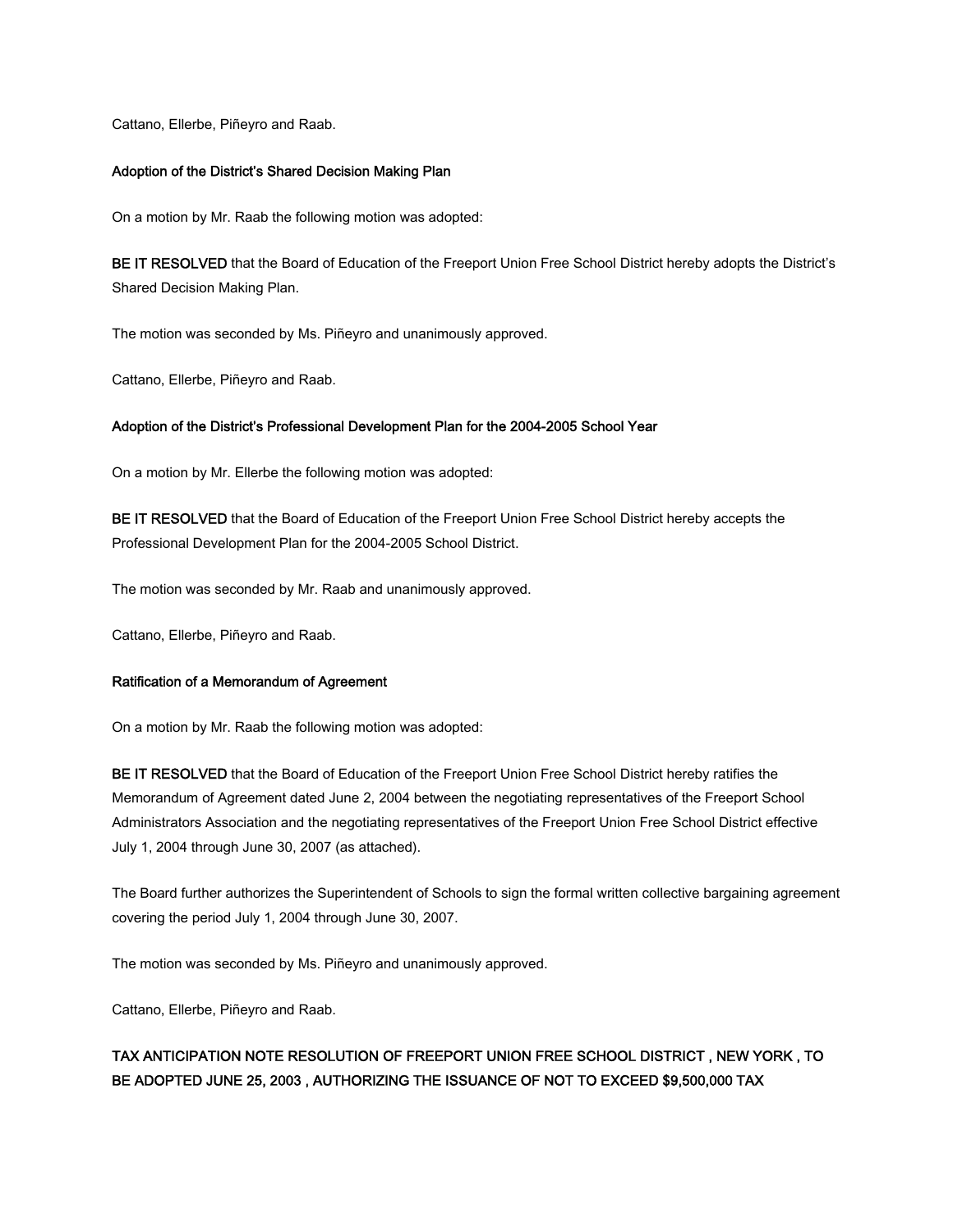## ANTICIPATION NOTES IN ANTICIPATION OF THE RECEIPT OF TAXES TO BE LEVIED FOR THE FISCAL YEAR ENDING JUNE 30, 2005 .

On a motion by Mr. Raab the following motion was adopted:

BE IT RESOLVED BY THE BOARD OF EDUCATION OF FREEPORT UNION FREE SCHOOL DISTRICT, IN THE COUNTY OF NASSAU , NEW YORK , AS FOLLOWS:

Tax Anticipation Notes (herein called "Notes") of Freeport Union Free School District, in the County of Nassau, New York (herein called "District"), in the principal amount not to exceed \$9,500,000 and any notes in renewal thereof, are hereby authorized to be issued pursuant to the provisions of Sections 24.00 and 39.00 of the Local Finance Law, constituting Chapter 33-a of the Consolidated Laws of the State of New York (herein called "Law").

FURTHER RESOLVED that the following additional matters are hereby determined and declared as in the attached.

The motion was seconded by Ms. Piñeyro and unanimously approved.

Cattano, Ellerbe, Piñeyro and Raab.

### Resolution 457 Plans

On a motion by Ms. Piñeyro the following motion was adopted:

BE IT RESOLVED that the Board of Education of the Freeport Union Free School District hereby adopts the deferred compensation plan 457 as attached.

The motion was seconded by Mr. Raab and unanimously approved.

Cattano, Ellerbe, Piñeyro and Raab.

#### Acceptance of a Legislative Grant

On a motion by Ms. Piñeyro the following motion was adopted:

BE IT RESOLVED by the Board of Education of the Freeport Union Free School District that the Board of Education hereby acknowledges the receipt of additional state aid of \$25,000 in New York State Senate funding. This additional state aid, as recommended by the Superintendent, will be apportioned for the use of the purchase of computers at Giblyn, Archer and Bayview Elementary Schools.

The motion was seconded by Mr. Raab and unanimously approved.

Cattano, Ellerbe, Piñeyro and Raab.